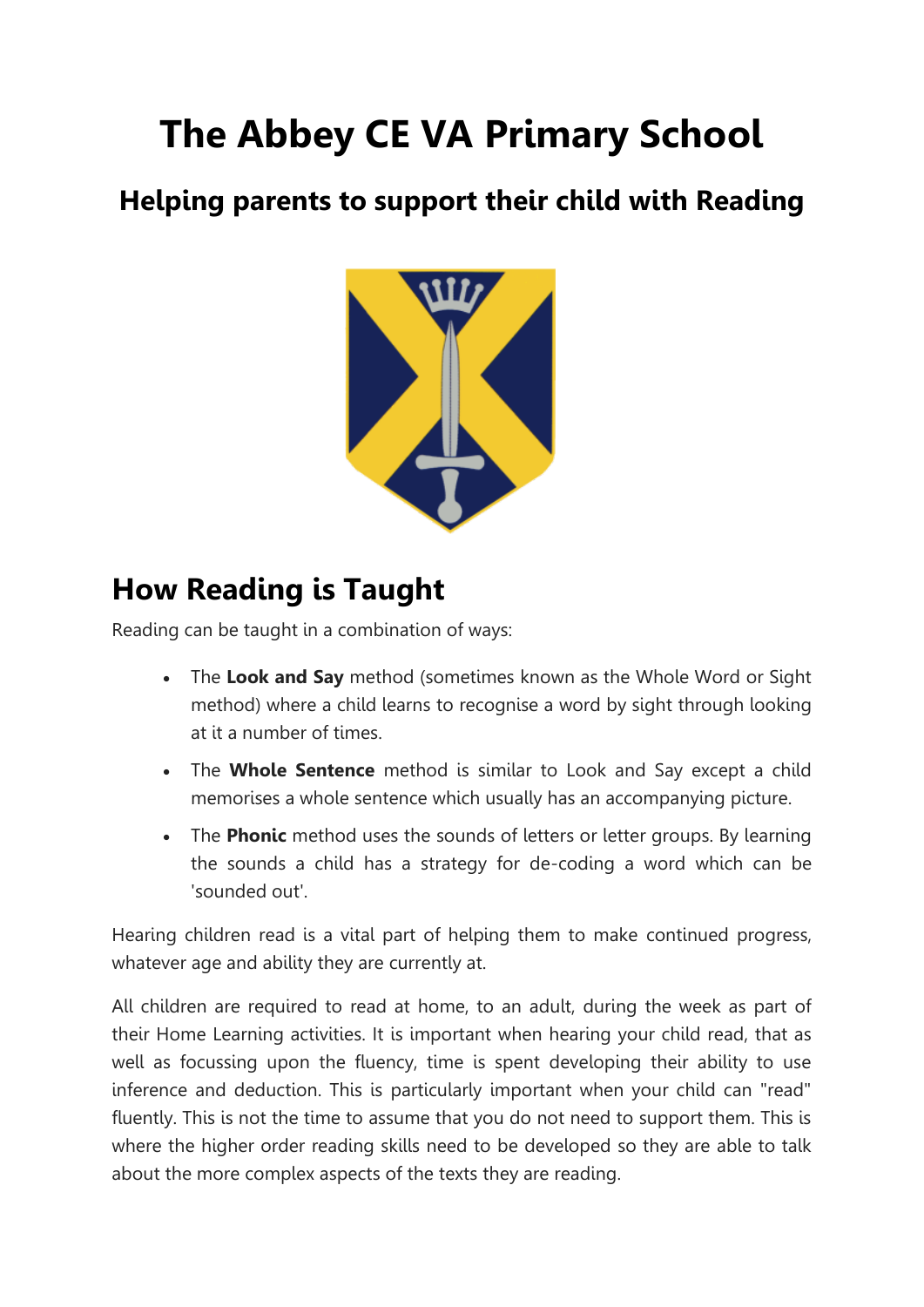Reading is a vital life skill and children do not make progress unless they practice at both home and school.

#### **Hearing your Child Read at Home**

As parents/carers you are your child's first and most influential teacher. Even though your child attends school full-time you still have an important part to play in helping your child to read or to become a more fluent reader.

#### **Make reading more enjoyable**

Make reading an enjoyable experience for all involved. Make it fun! Sit with your child. If you have more than one child, let them read together, let them read to each other! Whatever suits you best is the ideal way.

#### **Choose a quiet time**

Children read best when they are at ease and relaxed so set aside a quiet time, free of distractions. Make it your special time, it need only be 10 or 15 minutes. Turn off TV's, computers, mobiles, laptops etc, make yourself comfortable and enjoy the time together.

#### **Success is the key!**

Parents/carers sometimes make the mistake of giving their child a book that is too difficult for them. This can have the opposite effect to the one they are wanting. 'Nothing succeeds like success' is a maxim worth remembering, it has been around a long time because it is true! To build self-confidence let your child read books they can read. You might think the book is easy, but remember, you're an adult, you can read and your reading experience is much greater than your child's. Struggling with a book containing many unknown words is counterproductive, pointless, and little or nothing will be achieved. The text will not be understood, there will be no flow, there will be no enjoyment for anyone. What could happen is the child becomes reluctant to pick up and read a book of any description.

#### **Practice**

Try to read with your child on most school days. 'Little and often' is best. Don't be afraid to let readers to use any pictures as an aid.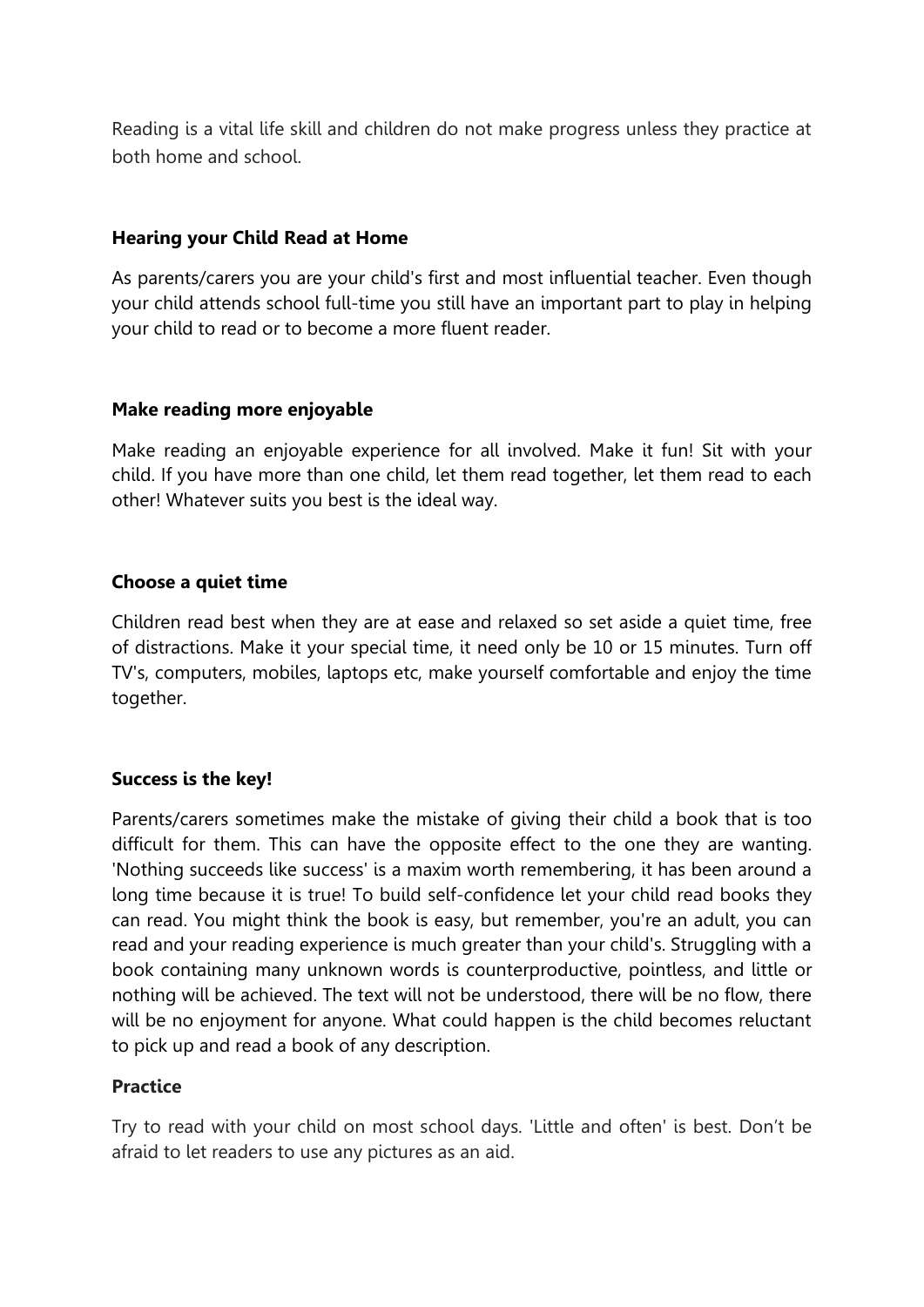#### **Be positive**

When attempting to read a word if your child says something nearly right to start with that is ok. Don't say "No! That's wrong!" try instead, "Let's read it together." Point to the letters, sound individual letters, blends of letters, point to the words as you say them. Constant praise and encouragement throughout the process will boost confidence and self-esteem. Try to maintain some flow in the reading by not interrupting the reader too soon. Sometimes, if left alone, the reader will self-correct a mispronounced word. If your child tries to sound out difficult words, avoid using letter names, always use letter sounds.

#### **Communicate**

Every child in school has a reading record that can be used by parents to record reading progress. Positive comments are always of more use than anything else; these comments are more effective if used regularly. A child will soon understand that you're interested in their progress and that you place value on their reading.

#### **Variety**

The greater the variety of reading material available the better the experience is. Hardback books, paperbacks, comics, magazines, fiction, non- fiction, newspapers and poems; it doesn't really matter. Use the local library, books are free, as are DVD's, audio books and ebooks. Don't forget that year group specific recommended reading lists are available on the library page of our website.

#### **Discussion about the book can include:**

What do you think we will find on the next page?

Ask about the pictures.

Ask about the effects of simple punctuations.

Talk about the characters.

What was your favourite part of the book?

How do you think the book will end?

What is? What was? Where is? In which line is...? Where is the sentence that told  $\frac{115}{2}$ 

Good understanding of what has been read will develop comprehension skills.